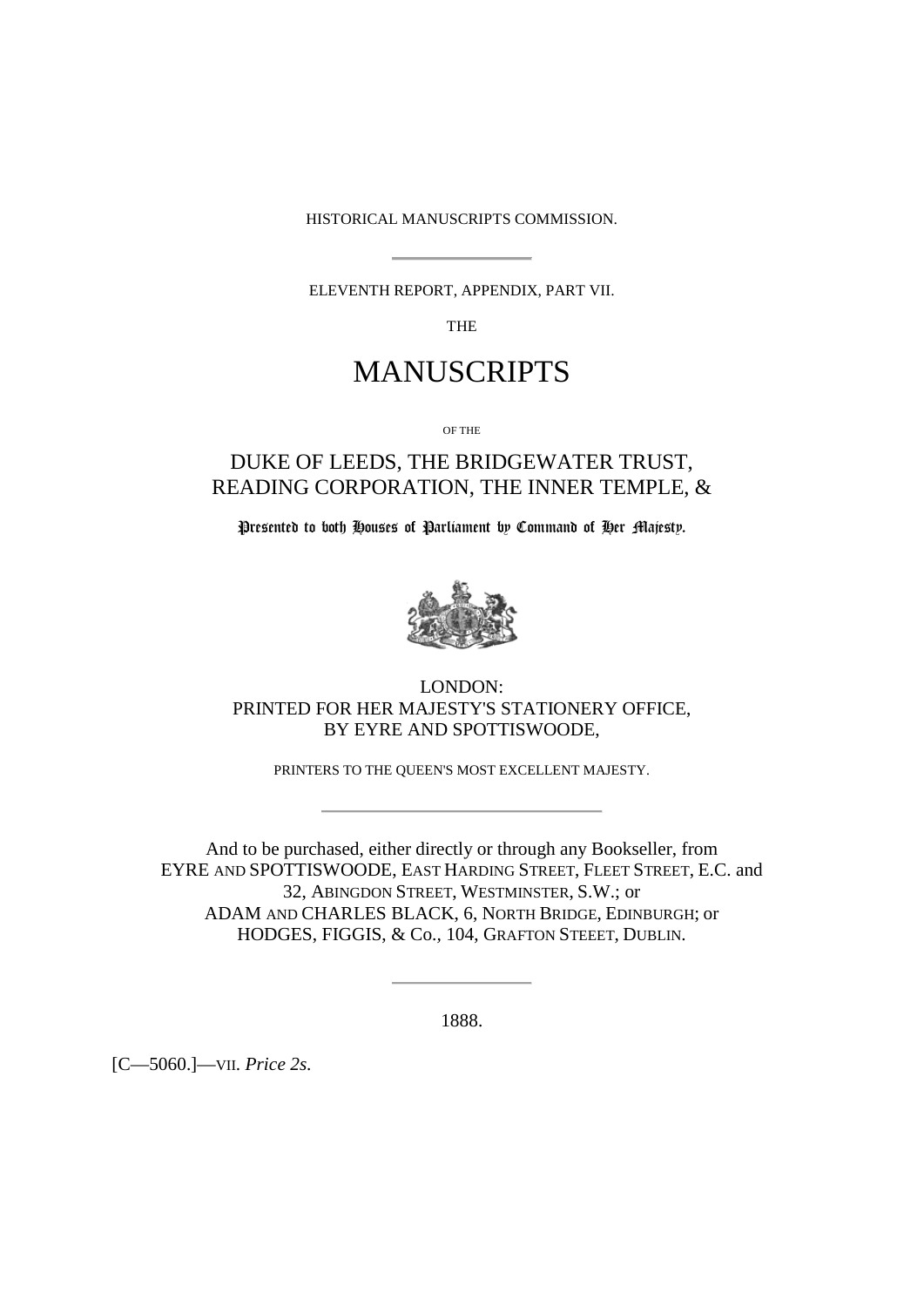# CONTENTS.

THE MANUSCRIPTS OF THE DUKE OF LEEDS; BY THE REV. W. D. MACRAY, MA. .... 1

PAGE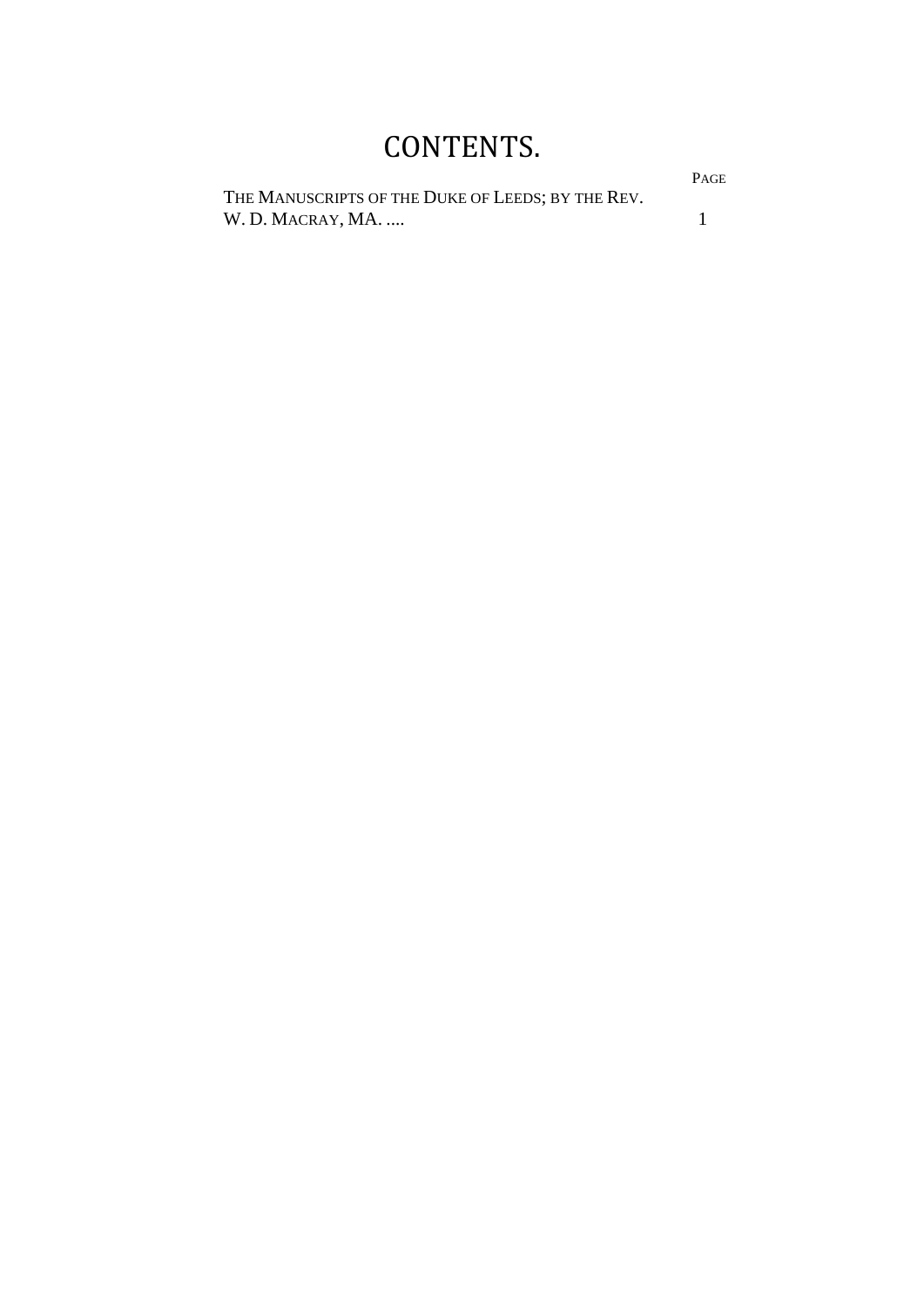### II.—HOLDERNESSE PAPERS. 1749-1776.

Folio MS. on vellum, pp. 48, "The Regester booke of the righte honorable Sir John Darcye, Knyghte, Lord Darcye of Chyche made and sett forthe by John Cooke, gentelman, the tenth daye of Maye in the xvii<sup>th</sup> yere of the reigne of our sovereiggne lady Queen Elizabethe" (1575), containing the descent from Chaunceux, of Canewdon, Essex, with inquisitions p.m., the wills of Rob. Darcye, esq., 1448, Sir Rob. Darcye, Knt., 1469, and Thomas Darcye, esq., son of Sir Robert, 1483, patent of creation of lord Darcye, 1551, &c.; and coats of arms very elegantly painted.

Another folio volume of upwards of 250 pp. contains collections for the history of the D'Arcy family by the well-known Yorkshire antiquary, Dr. N. Johnston. It is noted on the cover that it was lent to Mr. Edmondson (Mowbray herald) by the Earl of Holdernesse in 1764. It bears the following title: "An essaye towards the illustrating of the antiquities of the right honourable familyes of the Lords D'Arcie, Conyers, and Mennill, and of the right worshipfull familye of the Meltons of Aston in com. Ebor.; digested out of deedes, publique records and pedigrees, the Great booke of the collections of the right honourable Cogniers Lord D'Arcie of Hornbye, and the MSS. of Mr. Roger Dodsworth, Mr. Gascoigne, and Mr. Hopkinson, and the miscellany notes of Mr. Townley of Carr in Lancashire, and severall others, by Nathaniel Johnston, of Pontefract, in the county of Yorke, Dr. of physick, A.D. 1677."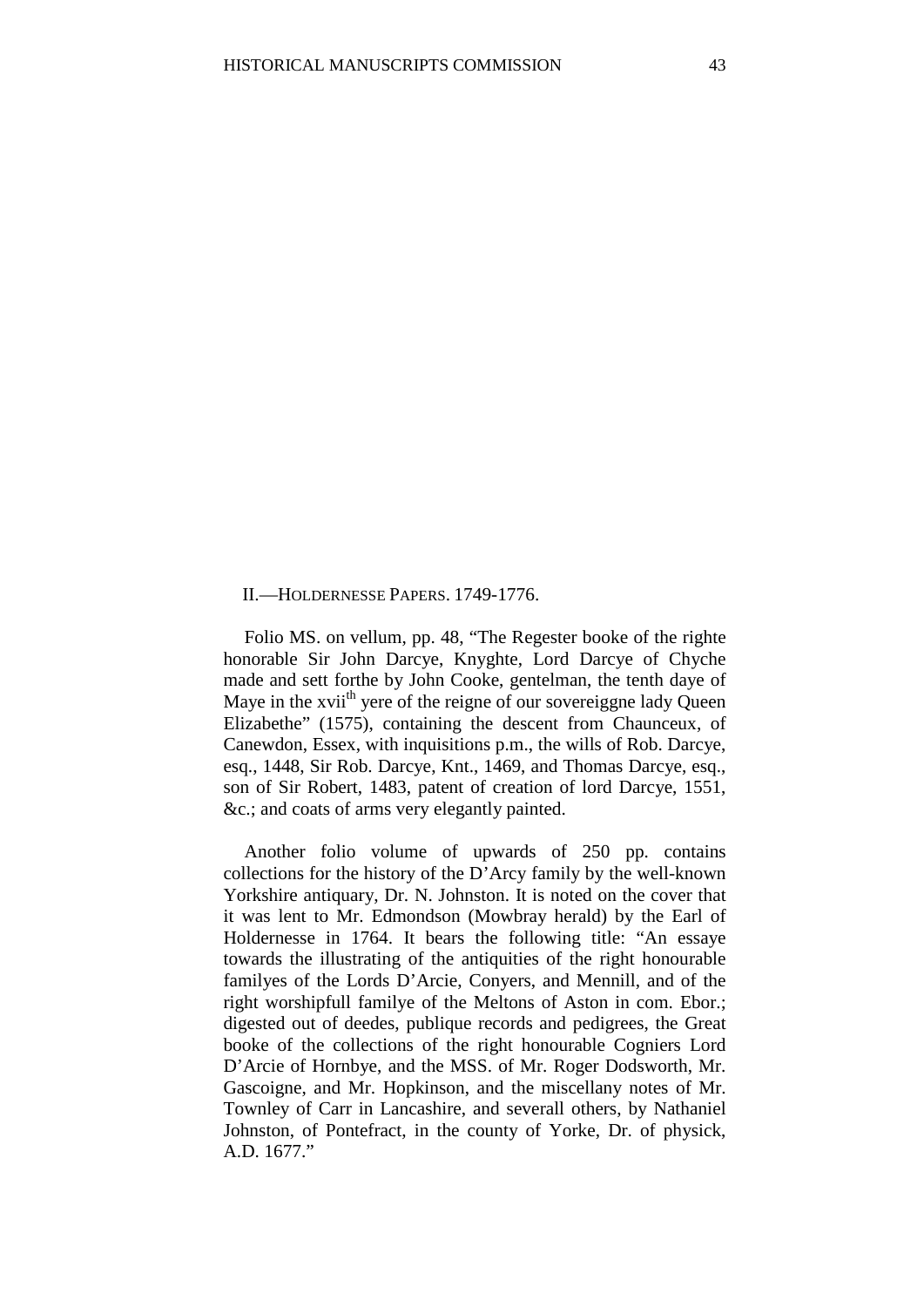#### *Political Correspondence.*

Fourteen portfolios of the correspondence, in 1749-51, of the Duke of Newcastle and the Earl of Holdernesse, while the latter was Ambassador at the Hague, largely with reference to the Barrier Treaty and a subsidy to the Elector of Cologne. Among the correspondents are Charles and Will. Bentinck, Duke of Bedford, Andrew Stone, Sir Charles Hanbury Williams, Walter Titley, Earl of Rochford, Henry Fox, Henry Pelham, Hugh Valence Jones, Prince of Orange, W. Fagel, M. Cressener at Liége, Dayrolles at Dunkirk, Comte de Finocchietti, and Baron Munchausen. DUKE OF LEEDS.

> One portfolio of the correspondence of the Earl of Holdernesse with the Earl of Albemarle, ambassador at Paris, in 1749-51.

> One portfolio of the correspondence and negotiations in Russia of the Earl of Hyndford, in 1749, and of the correspondence of the Duke of Newcastle with Col. M. Guy Dickens, in 1750-1.

> One portfolio of the correspondence and negotiations of Mr. Onslow Burrish in Germany in 1749-51.

> Two portfolios of the like correspondence of Mr. Robert Keith at Vienna in the same years, and (in box 11) a parcel in 1754-6.

> In three iron boxes numbered 11, 12, 13, are many hundreds of letters to the Earl of Holdernesse, chiefly between 1750 and 1760, both of public and private nature. They are fastened up in separate parcels, packed closely together. I proceed to give an outline of the contents of the several series, arranging them, for the sake of ease in future reference, as they are now kept in the several boxes.

> In box 11 there are, 16 packets of letters from Gen. Joseph Yorke and 13 more in box 12, at the Hague in 1751-61, with copies of letters to him, on foreign affairs. In one of April 1, 1760, he says, "Your Lordship will recollect that some months ago I gave an account of the Pretender's eldest son's being at Bouillon." The informer now reports that "since he was there last, the young Pretender had considerably encreased his train, which was composed at present of an ecclesiastick, two gentlemen, a fine equipage, a great many hunters, eight footmen in livery, &c. The Intendant told this gentleman that he had the French King's orders to furnish him with everything he wanted, to shew him all the respect imaginable, and to make his abode at Bouillon as agreeable to him as he could."

> Seventeen packets of papers, and four more in box 12, relative to East Indian affairs, and negotiations with France in 1753-5.

MSS. OF THE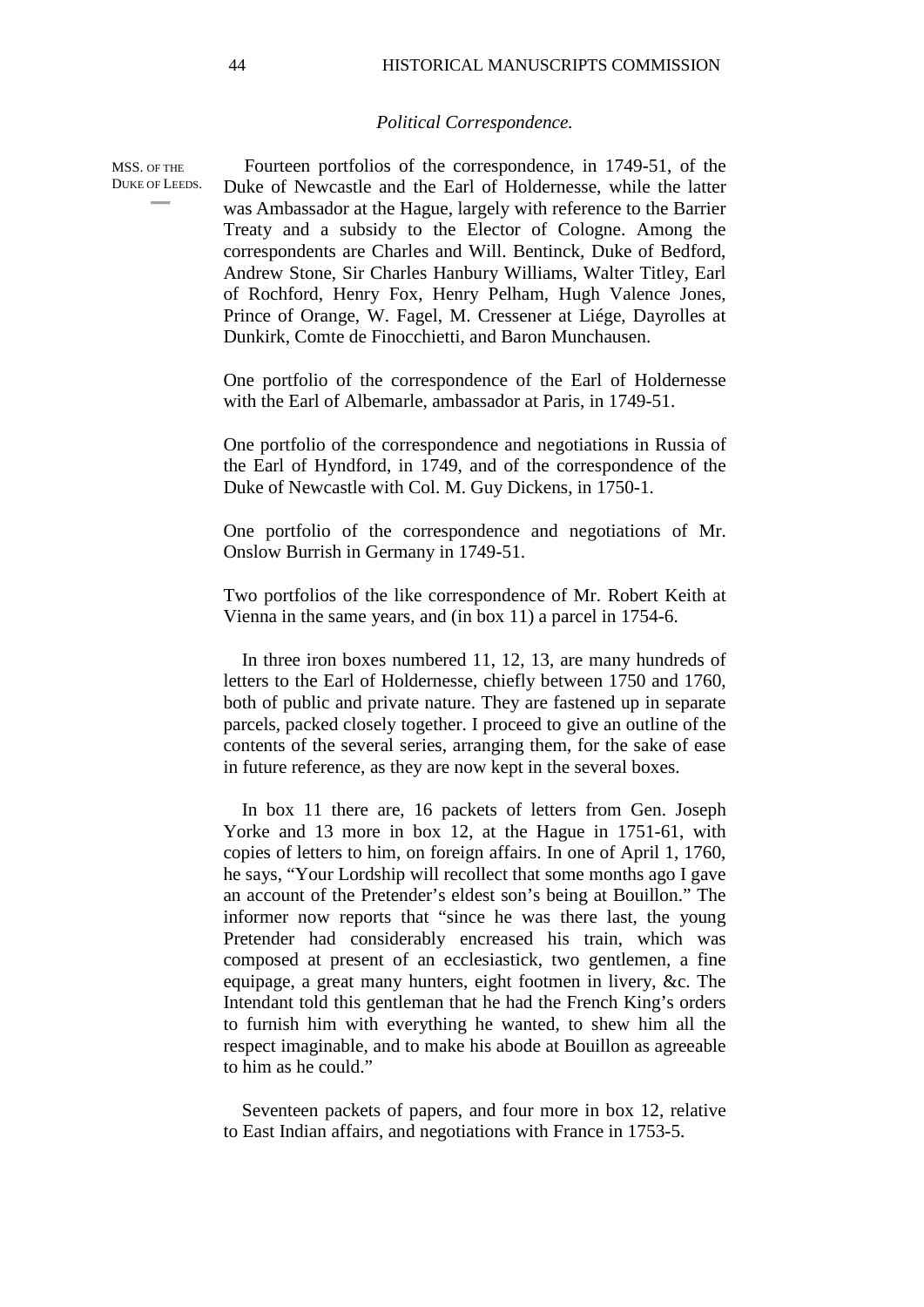Four parcels of letters from and to Lord Albemarle at Paris in 1749-54. Among these is a curious series of papers relative to information by James Drummond, of Boheldie, of the clan of MacGregor, of a Jacobite plot in France, under the Earl Marischal, for the invasion of North Wales and Scotland simultaneously from Ireland by 14,000 Irish; with a licence under the King's signature dated 3 Nov. 1753 for Drummond's return to England, and minutes of his examination by Lord Holdernesse on Nov. 6. Drummond professes to give information of all the agents in Scotland and elsewhere, including two from England named Trent and Fleetwood, he being one of the most trusted ones himself; and advises that all letters directed to Patrick, George, or Edward Savage, merchants in Douglas, in the Isle of Man, or to Mr. Peter Pippard, merchant in Liverpool, should be intercepted and opened. In a letter of 16 Jan. 1754, Lord Albemarle sends a list of all the persons who had visited the Earl Marischal in Paris from 18 Dec. to 11 Jan. But it is satisfactory to read in the same letter that he advises Lord Holdernesse not to "give much credit to McGregor, for upon reading his long declaration I find in it many falsehoods, and very few material circumstances, and upon the whole I believe him a most notorious scoundrel." There is a letter from the Earl Marischal (signed "Keith") to Lord Holdernesse in 1759, dated at Madrid, Aug. 16, in which he returns his grateful thanks for the news communicated to him by Baron Knyphausen "that my pardon, which the King has of his goodness and clemency granted, has past the seals."

Four packets of the correspondence of the Duke of Newcastle in 1755. One packet of letters from Lord George Sackville, with the army in Germany, from Aug. 1758 to Aug. 1759, chiefly written from Munster, and six from the Marq. of Granby in 1759-60. Copies of letters from Sir Edw. Hawke, relative to his expedition to the Basque Roads in 1757, and to Lord Anson, from Quiberon Bay, in Oct. 1759. A few letters from Anson himself, in 1755 and 1759. From Lieut.-Governor Moore, of Jamaica, in 1758-60. One packet of letters from W. Pitt in 1755-9, chiefly on foreign affairs, and some of them only short notes. A few letters from H. Fox, 1754-9. Letters relating to election for the borough of Richmond, in Yorkshire, in 1759-60.

In a packet of miscellaneous letters of 1755 are two signed "Fidelis Brito," urging restrictions upon time bargains in the Stock Exchange, in which the writer speaks of "such ill practices as selling *bears* (as they call it) or stock for distant times"; and a letter from Capt. Denny, dated at Braemar Castle, Aug. 1, with a report on the woollen manufacture managed at Granada, in Spain, for a company, by—Kelly, an Irishman, who desires to break his engagement and leave, in order to settle at Norwich or in Spitalfields; with suggestions for a mode of escape. In this year also there are copies of two letters from Lord Drumlanrig, dated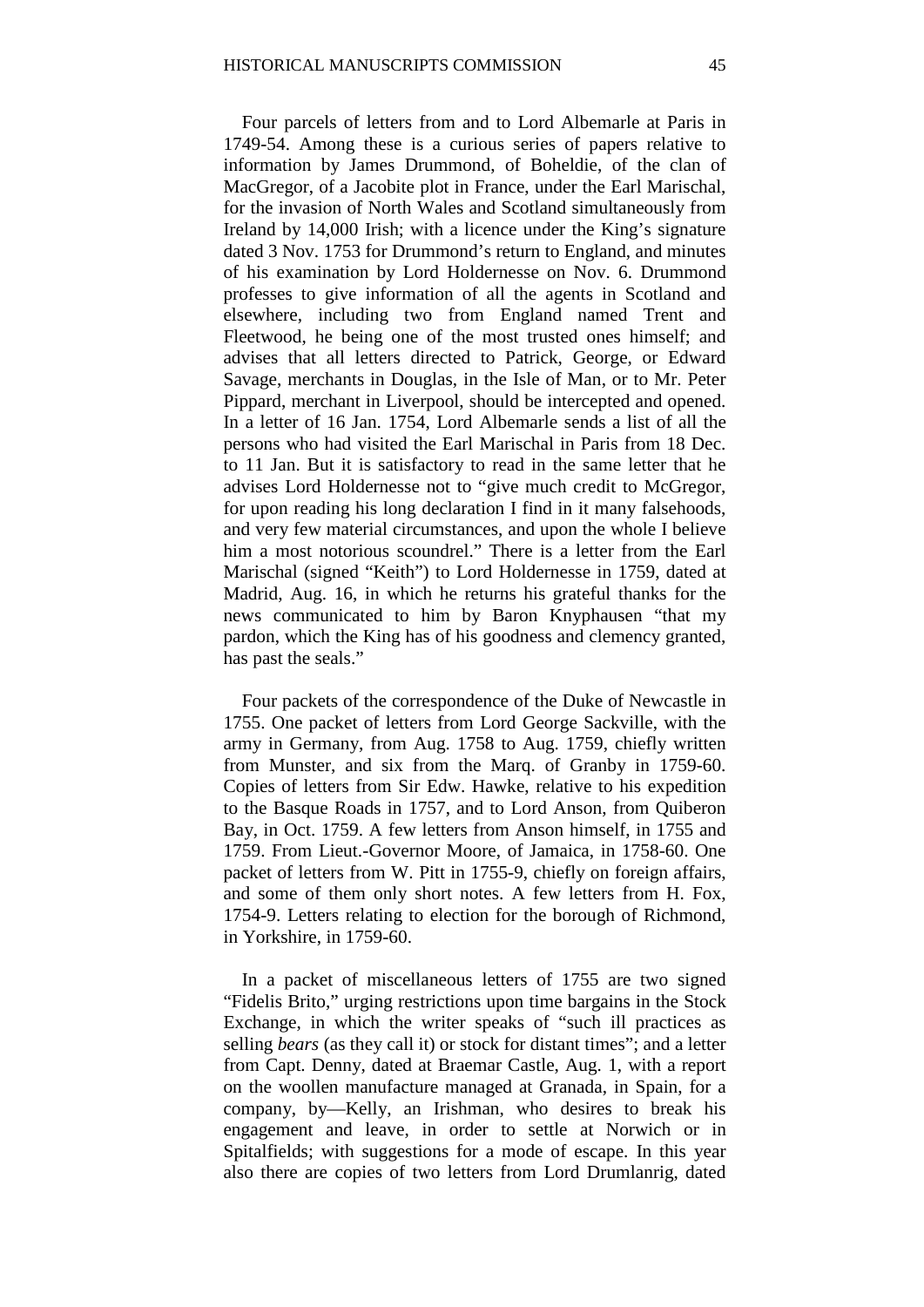Nov. 8 and 19, with an account of the earthquake at Lisbon, where he was at the time. Narrative of hostilities committed by the French on the Ohio in 1754, with papers relative to the negotiations thereupon in 1755. Copies of letters between George II. and the King of Prussia in 1756-60. Letter from Capt. Peter D'Arcy, with an account of the capture of the French fort at Ticonderoga, dated 27 July 1759. Letter from Lord Mansfield on his accepting office as Lord Chancellor, 14 Sept. 1757. Letter from H. Walpole, choosing the title of Baron Walpole of Woolterton for his peerage, 20 May 1726.

Six packets relate to a report furnished by Mr. Charles Areskine, of Tinwald, Lord Justice Clerk for Scotland, to the Earl of Holdernesse, relative to complaints made to the Government in 1752 that various Episcopalians and non-jurors, and persons who had been engaged in the rebellion of 1745, had been appointed to various legal offices, such as Sheriff-depute, &c. The report, which disproves the charges in general, occupies 23 folio pages, and is accompanied by many documents and letters in proof. One charge was that persons arrested for wearing the Highland dress had been released from custody, which is chiefly met by the answer that "a new form of dress [had been] contrived by some of the Highlanders, which could not be said to be the Highland dress prohibited by law, or any part of it, and yet was not altogether the Low Country dress; and if a Sheriff substitute, in a case altogether new, doubted, and allowed his doubt to carry him so far as to admit them to bail until he was advised by his Principal, it does not seem to be unreasonable in itself, or detrimental to his Majesty's service, especially when effectual care was taken by the Principals to have even that new form of dress suppressed." In a letter from the Lord Justice Clerk, which was sent with the report, dated 17 Nov. 1752, the following mention occurs in a postscript of the James Drummond who, in the next year, attempted to gain pardon for a murder he had committed (of Colin Campbell, of Glenure,) by betraying an alleged Jacobite plot, as noticed above. "Since writing this letter I have receive an account from the General, for which I'm extremely sorry, that James Drummond, alias Macgrigor, who was in custody in the Castle of Edinburgh, and upon Munday next was to have received sentence of death, made his escape last night about a quarter after six. The particulars of the escape I have not as yet learn'd." With these papers is a small packet of documents upon which some of the charges were based, with extracts from letters of the Dukes of Cumberland and Newcastle in 1746, remarks in 1752 on the effect of the system of military stations and patrols in the Highlands, and some lists of names of attainted persons. Amongst others is the following list of "names of some of the attainted and excepted rebels who are, or have been lately, in Scotland, 1752. Lord Pitsligo, lives in Banffshire, and frequently at his house near Frazerburgh. Lord Lewis Gordon was in Scotland last year, but is said to be returned to France. Lord Ogilvie in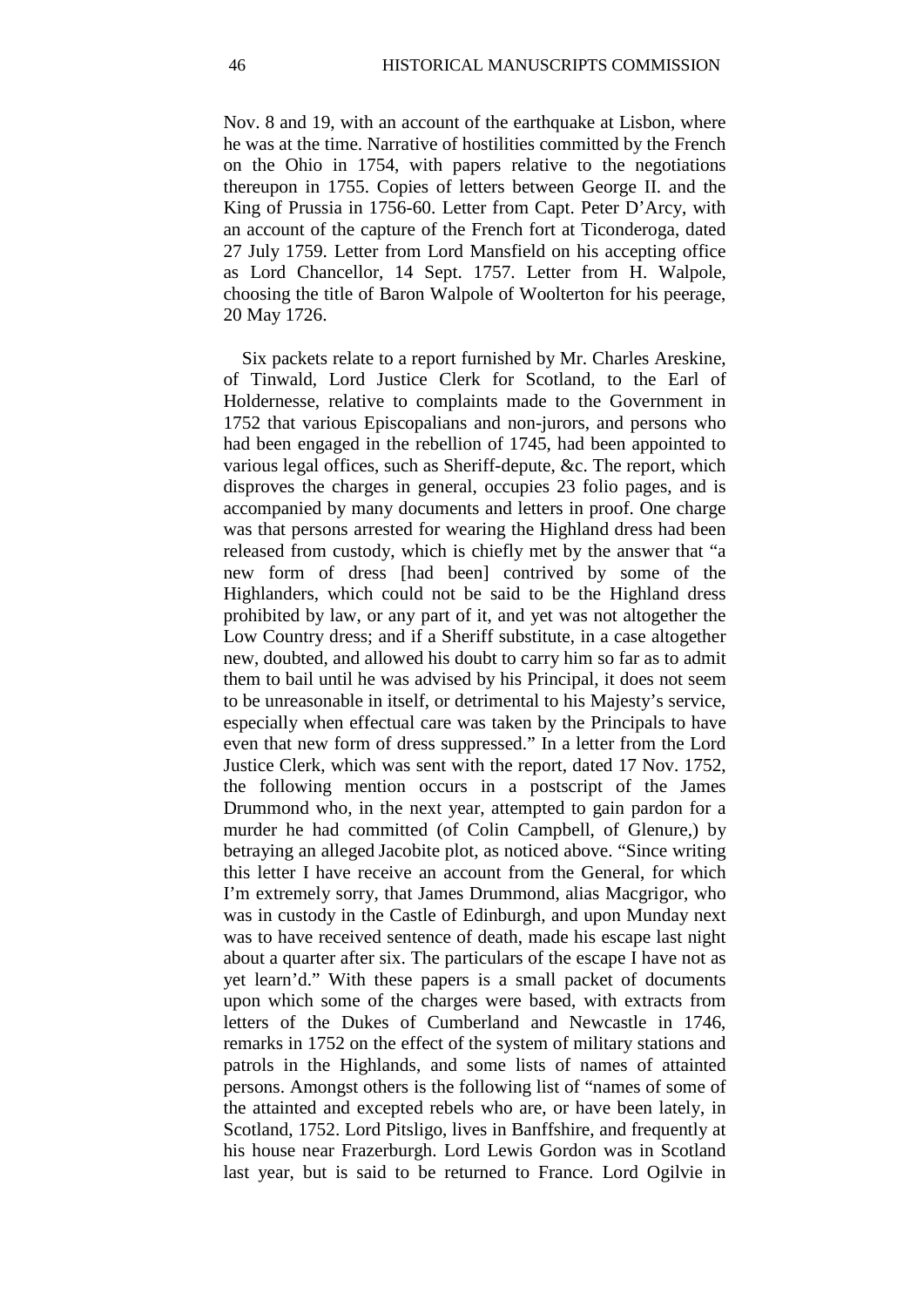Scotland, and lately escaped being taken by getting intelligence of General Churchill's having taken out a warrant to apprehend him; the General not being justice of the peace for all Scotland, as General Wade was, obliges him to apply for warrants to search houses, of which they get notice. Donald McDonald, of Clanranald, evades the attainder by a misnomer, his name being Ranald. Archibald McDonald, son of Col. McDonald, of Barrisdale, in Scotland. Sir William Gordon, of Park, lives in the same shire, and frequently at his house near Perth."

Another packet of Lord Justice Areskine's papers relates to suspected Jacobite movements in 1752, intelligence being sent that KinlochMoidart's two brothers, Æneas and Allan Macdonald, and Dr. Cameron, brother to the late Lochiel (who "remained at home during the rebellion, in the shape of an innocent man, and is now the chief director of them"), arrived in the Highlands in Oct., and remained some days at Fassifern's, in Sunart; Lieut.-Gen. Churchill is directed to be on the watch.

Other Scottish papers are: 1. A packet relating to an enquiry respecting Mr. Thomas Hay, nominated to be a Lord of Session, against whom it was alleged that he was a non-juror, and attended the meeting-house "kept by the person called Bishop Ke[i]th," that he had formerly had the pictures of the Pretender and his family hanging in his house, that his brother John Hay was attainted, &c.; with Thomas Hay's answer, dated 4 Nov. 1754, in which he says that since 1742 he had never attended non-juring meetings, that he never had "any painted pictures, mezzotintos, prints, portraits, figures, or representations whatsoever of the Pretender and his family," &c.; letters from Lord Justice Areskine, and the final confirmation of the appointment on 22 Nov. 2. Two letters from Ranald MacDonald to Lord Holdernesse, acknowledging gratitude for the King's clemency, procured by Lord Holdernesse, in permitting him to live in freedom in his native land, dated Edinburgh, 17 July 1754, and Benbecula, 1 Jan. 1755. 3. The Earl of Cathcart to the same, 3 June 1755, reporting his proceedings as Commissioner to the General Assembly. 4. Information that— Cameron, son to Dr. Cameron, and Capt. in Lord Ogilvie's regiment in France, came over into the Highlands in Nov. 1757. 5. Letter from Robert Dalyell (dated at Binns, near Edinb., 20 Oct. 1759), who was formerly in the Dutch service, desiring license to raise a troop of Light Cavalry, in anticipation of an invasion by the French. 6. Letter from Lord Justice Areskine, transmitting a copy of a printed "Plan" (34 folio pp.), drawn up at a public meeting, "for raising a militia in that part of Great Britain called Scotland," in consequence of the expectation of a French attack by the squadron under Thurot, of which, however, nothing had been heard since its leaving Bergen on 7 Dec.; 15 Jan. 1760.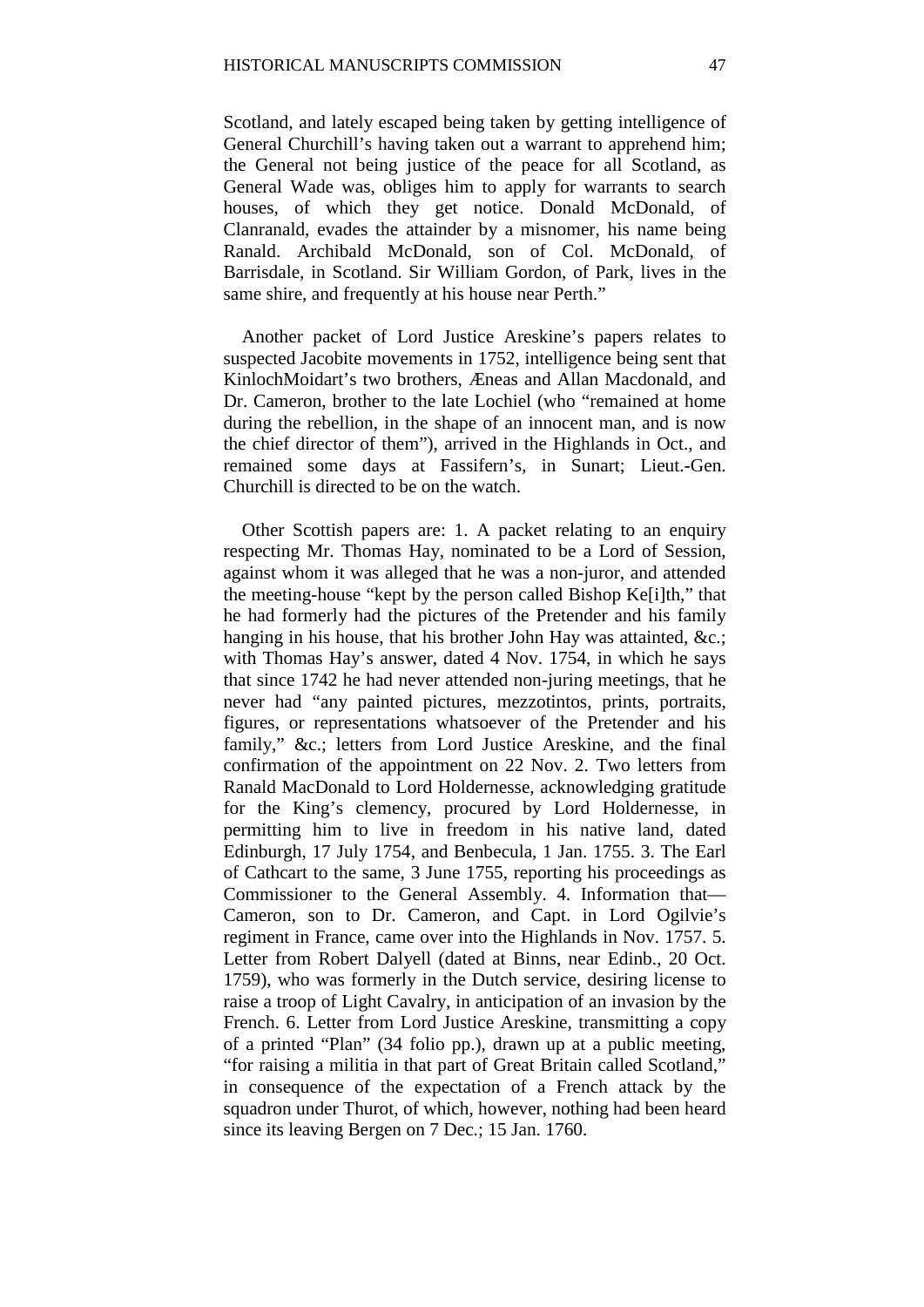There is one letter (in French) from the Grand Duchess Catharine of Russia (afterwards Empress) to George II. dated at St. Petersburg, 3 Aug. 1759, in which she asks that the bearer, Mr. Wroughton, may be continued in his post of Consul General.

In one of two small parcels of papers from Richard Wolters, a secret service agent at Rotterdam, there are copies of reports and memorials about the intercourse kept up through Jacobite agents in that town in 1747, with an application to the burgomasters to allow suspected letters to be intercepted at the Post Office and given to him, as had been done during the rebellion in 1745. The suspicious addresses are said to be those of Messrs. John Archdeacon, Peter Fox, Van Wyngaarter, and—Dillon, four merchants in Rotterdam. An officer named Coleman in the Scotch regiment of Ogilvie in the service of Holland is also named in 1748. Memorial to the Stadtholder in opposition to an application from Edinburgh in 1748 for the revival of the Scottish factory at Campvere.

Other parcels of foreign correspondence in this box are:— Several (with four in box 12) from Mr. Andrew Mitchell, at Brussels, Berlin, Leipsic, &c., 1752-61; five packets (of which four are in box 12) from and to Sir B. Keene at Madrid, 1751-6; Mr. Robert Keith at Vienna and St. Petersburg, 1756-60; Sir Ch. Hanbury Williams in Germany and at St. Petersburg, 1754-7; Mr. Titley at Copenhagen, 1754-8; Lord Rochford at Turin, 1753; Sir James Gray; Sir Thomas Robinson, 1755; General Wall at Madrid, 1754-7: and Consul Smith at Venice.

Box 12 contains ten packets of the correspondence of the Duke of Newcastle in 1750-5, and one of letters from him and the Marq. of Hartington in 1755 relative to the Ministry and the affairs of Hanover. Four packets of foreign news-letters from Mr. Michael Hatton, chiefly from Paris in 1755-8. Two packets of letters from William, Duke of Cumberland, while in command of the forces in Germany in 1757, with two of replies, &c. Papers in 1760 relating to the place of the Duke of York in the House of Lords. Three letters to the Earl of Holdernesse, as governor to the young princes, from the Princess Amelia, aunt to King George III., one of which (Dec. 10, 1772) is an invitation for them to a dance-party, with a list of those who were invited.

An interesting series of forty letters (most of them very brief) from George III. to Lord Holdernesse, respecting the education of his sons, which display the greatest solicitude on his part for their moral and intellectual training; of these 16 are in 1771, and six in 1776 when Lord Holderness resigned his office on account of his difficulties in the management of the Princes and want of unanimity amongst the tutors. Of him the King speaks in the highest possible terms, as well as of Mr. Smelt, a tutor whom the King with difficulty prevails on in 1776 to remain two years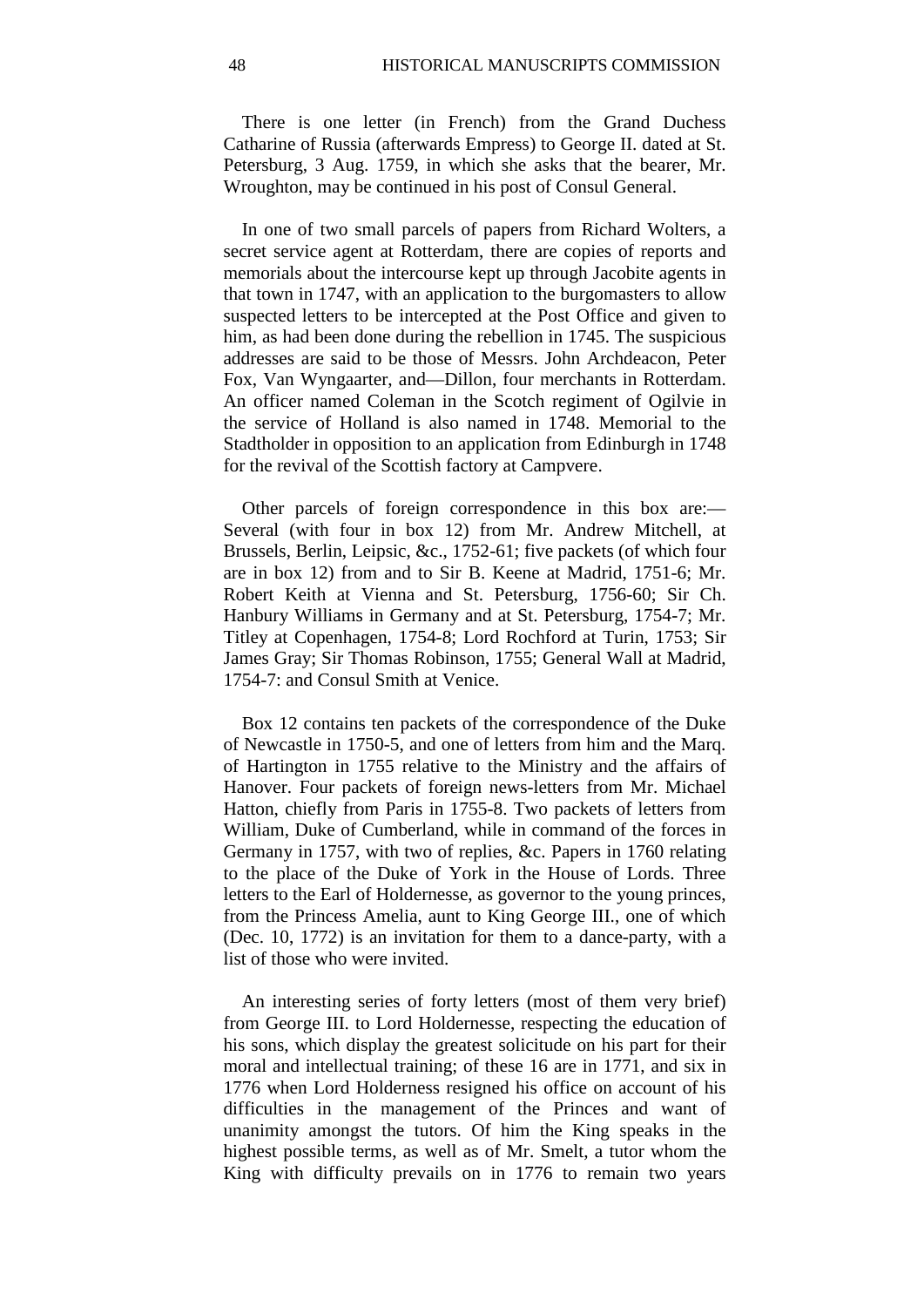longer, but who inflexibly declines beforehand to accept at the end of that period any appointment, honour, or pension, or even the gift of a house. In the choice of tutors counsel is taken with "so wise, able and honest a man as the Archbishop of York," (Markham) and the Bishop of Chester (Porteous). On 19 Sept. 1773 the King writes, "rules prescribed must be rigorously supported, and particularly with [the Prince of Wales], who too much inclines to evade application. I fear the word *duplicity* deserves a harsher epithet; I think so the more as you ever incline to the most lenient expressions; the bad habit both my sons have of not speaking the truth gives me much more pain than any want of attention to their lessons. The first if not corrected may become a part of their characters; it is the worst of faults; it is not only unbecoming their rank but that of the meanest man. Truth is the constant attendant of an honest heart, and is more estimable than any of the advantages to be acquired by birth or education," &c. On 21 Dec. 1775 he writes, after a two hours' conversation with Mr. Smelt, that if a good understanding amongst the tutors "cannot be restored, it will be impossible to irradicate *(sic)* those failings in my sons that we have often deplored, and that, if they continue, will with age become vices that will choak every sentiment calculated to make useful and respectable members of society." And on 6 Apr. 1776, when sketching out a method of arrangement by which the Earl may be induced to continue in his post, he says, "The desire of fulfilling my duty as a parent alone actuates me on this occation, and imposes on me first of all to see my children grounded in their religious duties, being well convinced that where the sentiments of love and fear for the Creator are wanting, all other tyes are but weak, and that passion, not principle, will then be the guide." On 22 May there is a letter which is apparently the reply to Lord Holdernesse's letter of resignation, "a step which though it gives me infinite pain, I am certain appears to you as the strongest proof you can give of your duty." Of letters from the Princes (chiefly during Lord Holdernesse's absence from illness) there are twenty from the Prince of Wales, in 1773-5, the same number from Prince Frederick (the Duke of York), two from Prince Edward and one from Prince William: in all which the professions of attachment to the Earl are profuse. In a letter of March 23, 1774, the Prince of Wales says, "I will take care to rectify the fault of inattention, for I shall take as a favour every fault your lordship marks for my improvement." On 18 Aug.: "an adventure happened to us at the fireworks [on Aug. 12] which had a very horrid appearance but in reality was nothing; it came from a Mount Strombolo, which blew to pieces; in the middle of its burning Seeker opened the window at which the Queen was sitting, and called out as loud as he could, 'For God's sake save the Queen and all the royal family, for the house is on fire.' The King hit him a violent blow on the head, and pulled the window down. The Queen was obliged to take some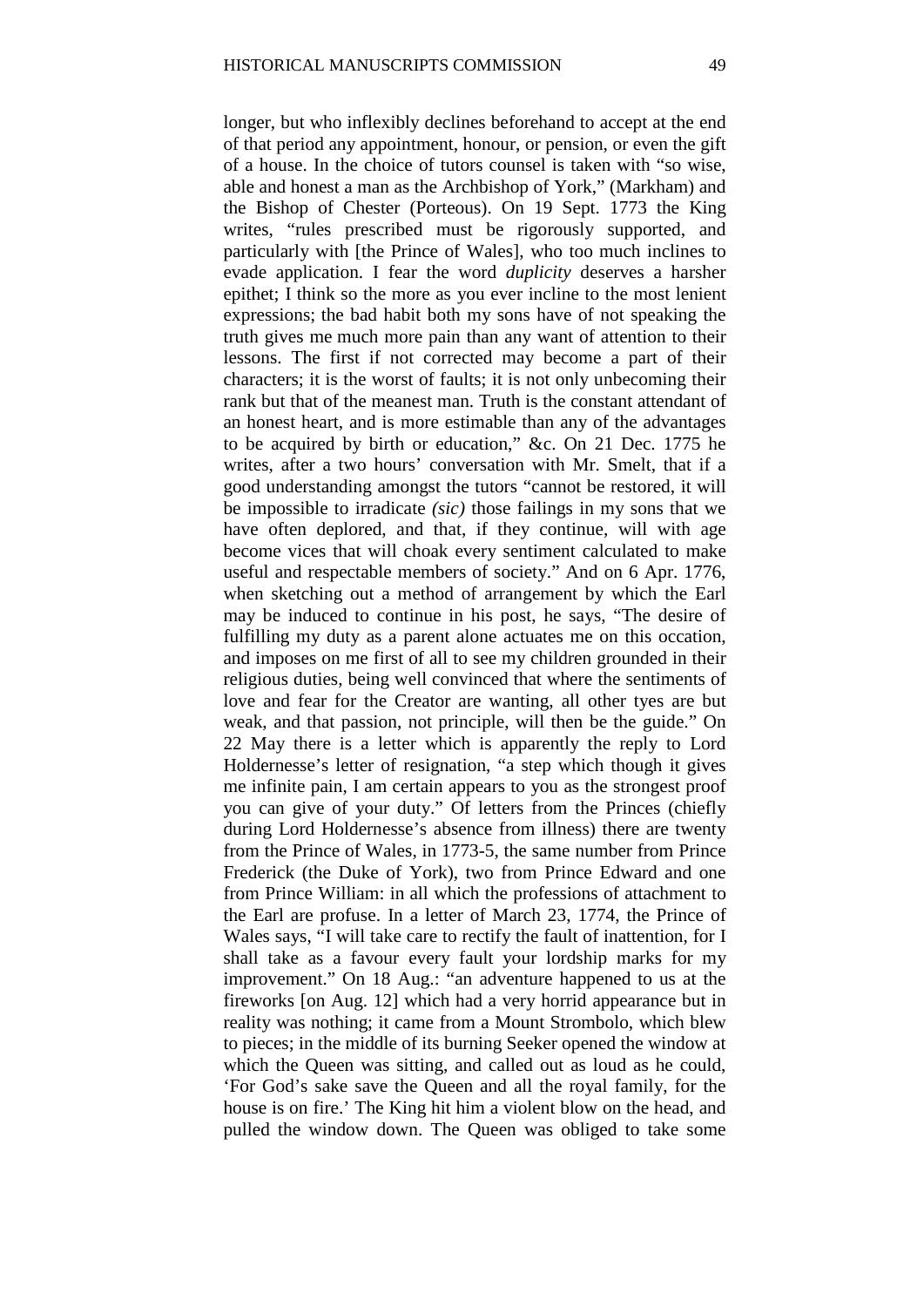drops, and to give some to the Duchess of Argyll."[1](#page-9-0) Dec. 16; "I hope at your return you will have good accounts of us from Mr. Smelt and the other gentlemen, and that you will find no more the old trick of round shoulders. The King and Queen have put us quite upon the footing of men; we not only go the Thursday and Sunday to them, but likewise we dine with them the Tuesday." Feb. 10, 1775; "The 7th of this mouth the House of Lords had a conference to propose an address of impowering his Majesty to take all the measures he thought fit about America. Lord Mansfield, as Papa told me, was scarce ever heard to speak better, when my Lord Shelburne caught at something Lord Mansfield said, and got up saying 'false, false, false,' upon which the whole house was in a hubbub, calling out 'to order, to order, to order.' After that Lord Littleton got up, spoke remarkably well, and gave my Lord a fine trimming for such an infamous thing." The Duke of York's letters are much longer than his brother's, and more natural. In one of them, dated 15 Sept., 1774, he dwells upon his appointment to the Bishopric of Osnaburgh, and in allusion to the motto upon medals then struck, "Spes publica," says it "made me think how much I had to do to render their hopes effectual . . . . When I have not used the time which has been given me to learn while I am a boy, I shall never have the possibility to regain it. And for that reason I shall be obliged to labour hard . . . . Though I cannot place myself as high as my brother, because his kingdom is much greater than my bishoprick, yet I must have as much care of it as my brother must have of his kingdom." On 17 March in the same year he writes, "I hope I shall gain both the love and esteem of the publick, which are my most ardent wishes." On 17 Feb. 1775 he writes thus about his uncle the Duke of Cumberland: "I was, my dear Lord, shockd to hear that the Duke of Cumberland was entered into opposition. I thought from the beginning it would be so, but I do not suppose you would think who was his adviser: Lord Mount Morris! Ev'n the opposition said, Block'd, what business has he to do here, when Papa told me the only thing he said was, He deserves that name."

In parcels of miscellaneous letters in this box, of the years 1756- 8, the following may specially be noticed. Long letter from Mr. James Nairne, as moderator of the presbytery of St. Andrew's, protesting earnestly against the appointment of one Mr. William Brown. formerly a minister of the Church of Scotland and now at Utrecht, as Professor of Divinity and Church History at St. Andrew's, he having some time before demitted his office, and fled the country for an immorality which would have been punished by deprivation; dated June 18, 1756.

<span id="page-9-0"></span><sup>&</sup>lt;sup>1</sup> Of this false alarm, and the blow given by the King, Prince Frederick also gives an account in a French letter.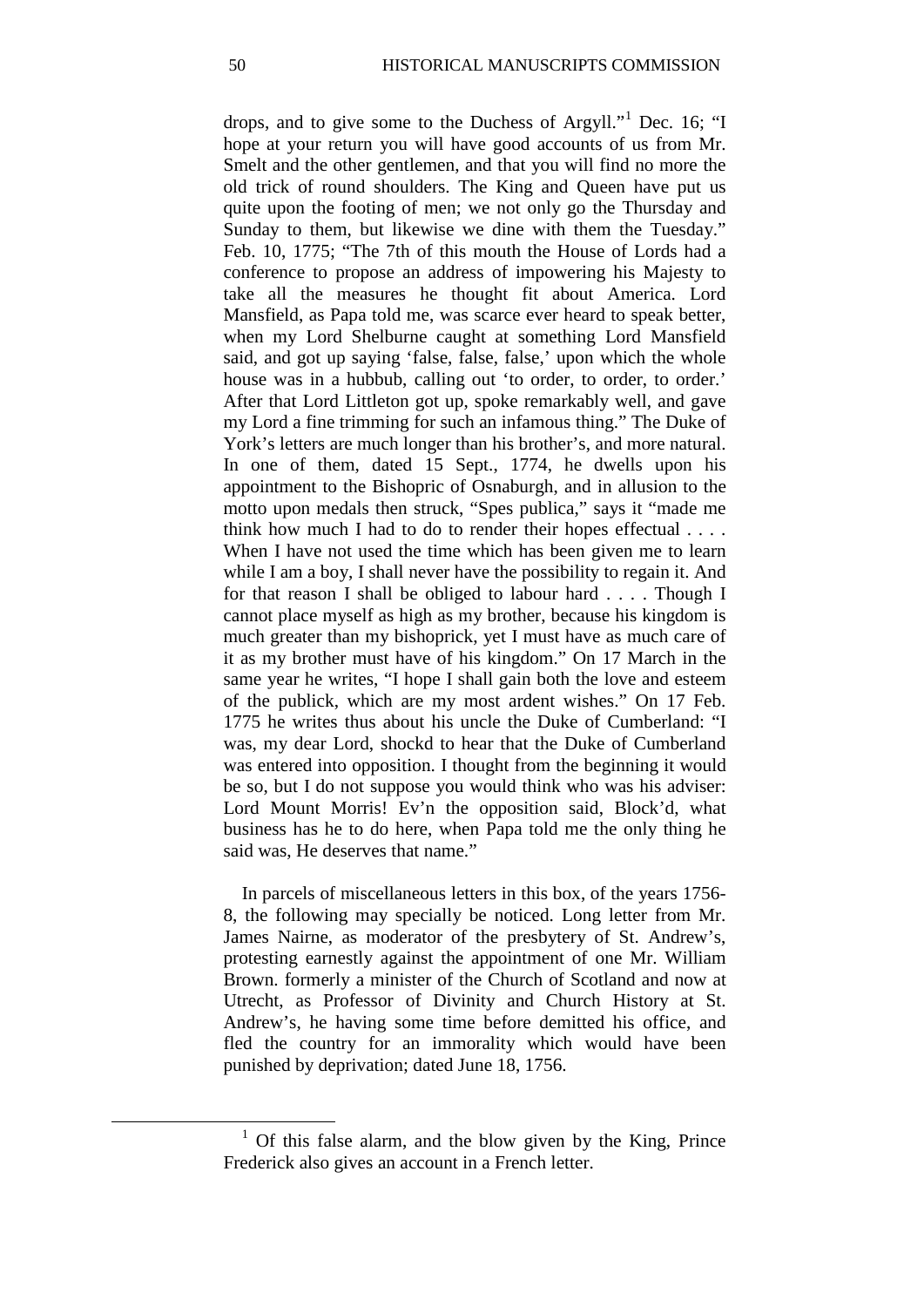From the Lord Advocate of Scotland, Robert Dundas, announcing the arrival at Edinburgh of "Mr. Macleod (commonly called Lord Macleod), eldest son of the late Earl of Cromartie, who stands attainted for his accession to the late rebellion," who has come from Sweden, in the service of which country he has been for some years: "I do not believe the young man has any bad intentions . . . . Your Lordship will no doubt remember that his Majesty was pleased to extend his royal clemency to both father and son"; dated July 11, 1758. Of a date two days later, there is a letter from Lord Macleod himself; he has come to avoid fighting in the Swedish army "against any of his Majesty's allies . . . . inconsistent with the duty and loyalty of a good and faithful subject to the King, penetrated with the deepest sense of gratitude for his Majesty's royal goodness and mercy to my father and to myself . . . . Penetrated as I am with the deepest grief and remorse for having been engag'd in the late unatural *(sic)* rebellion, I should think myself happy cou'd I wash out with my blood the remembrance of that crime and of my past misconduct." There is a note also from Lady Cromartie, of July 17, begging for an interview with Lord Holdernesse.

Minutes by Lord Holdernesse, of examinations of Mr. Fosset in Feb. 1753, for his having said in conversation with the Dean of Durham and Lord Ravensworth, that Dr. Johnson, Bishop of Gloucester, nominated to a canonry *in commendam* at Durham, had been present at dinner at a Mr. Vernon's, when "disaffected" healths were drunk, viz., those of the Duke of Ormond, Lord Dunbar, and the Chevalier. There is also an examination of the Solicitor General (William Murray) he having also been said to be present.

Papers respecting a representation to the French ministers in September 1753, relative to works carried on at the harbour at Dunkirk, contrary to the stipulations of the treaty of Utrecht; with a report of a voyage made thither for inspection by Gen. Major Cornaba in December.

Box 13 contains several parcels of miscellaneous letters between 1751 and 1759. in which some in 1756 relate to riots in Warwickshire, Nottinghamshire and Shropshire with regard to corn monopoly, with, regard to which Lord Brooke writes that "the poor have just cause to complain." One from Orator John Henley to Lord Holdernesse, dated "The Oratory, Lincoln's Inn Fields, Apr. 18, 1752," assures his lordship "that if any officious sycophants, spies, informers, or personal and prejudiced enemies" represent Henley as being in the least disaffected or speaking a word against the ministry," they impose on them, as he proved six years ago when "an ignorant and spiteful justice was my enemy, and his own, for it broke his heart." In 1758 there are two letters from "Justice" Fielding at Bow Street, (in which the extraordinary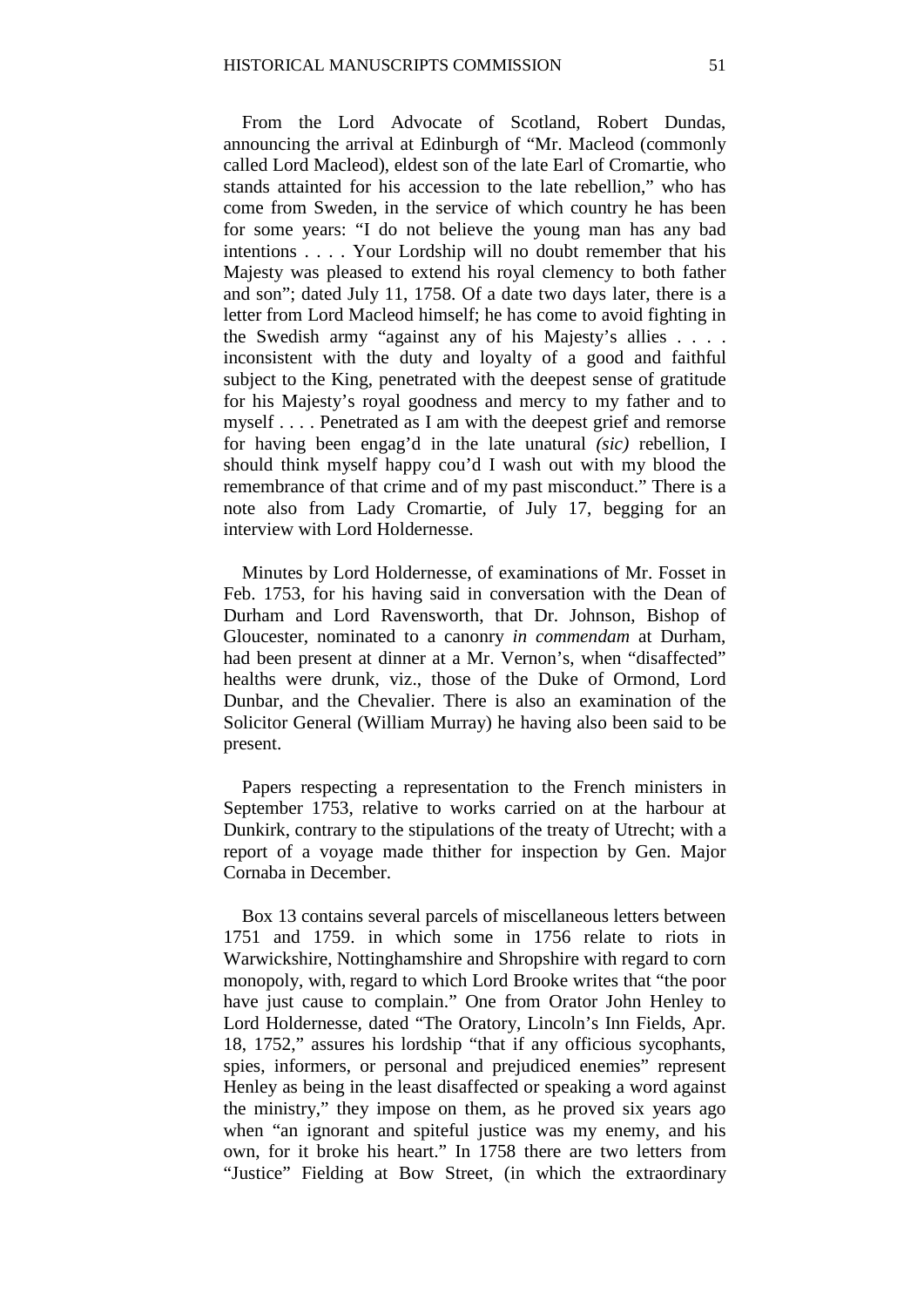scrawl of a signature, which is all that Fielding himself writes, would be impossible to be deciphered were it not for the endorsement,<sup>[2](#page-11-0)</sup>) which relate to the prosecutions, 1. of a Mr. Page, against whom evidence was brought from Scotland; and 2, of one Rich. Will. Vaughan, for forging bank notes, not so much with a design to injure the Bank of England "as being an enemy to the Government." "Parkyns Macmahon writes a long letter on May 29, 1758, urging his being brought speedily to trial to clear himself from some suspicion under which he lies since his arrival in England, with allusions to his "literary correspondence" and to a proposed journey to Plymouth.[3](#page-11-1) And John Newbery, the wellknown bookseller of St. Paul's Churchyard, writes on Sept. 14, 1754 to intercede for one Solomon Jacob, a poor convict from Salisbury, sentenced to transportation for stealing something of the value of two shillings.

Letters to and from Ferdinand, Duke of Brunswick, 1758-1761. Four packets of letters to and from Lord Chancellor Hardwicke in 1751-9, chiefly relative to points of law and foreign negotiations. But among his letters of 1755 is a small packet of letters to him from an anonymous writer in France, offering to give information against the friends of Prince Charles Edward. The correspondence opens with a letter (in a large clear hand) dated 24 Dec. 1754, informing the Lord Chancellor that Mr. John Macleod, advocate, is pressing the sale of the estate of Sir James Campbell, of Auchinbreck, upon which he has a mortgage, before the Court of Session, in order that his son Alexander Macleod, who is attainted, may receive the money in France while his father lives, and not lose it by forfeiture to the Crown on his father's death. The writer then proceeds: "The person who gives this intelligence can, if properly rewarded, give more and of greater consequence; and will particularly discover the person intrusted at present, and for these eight years past, with the Pretender's affairs in, Scotland. And as he is known to, and intimate with, many of that party, intrusted with their secrets for ten or eleven years past, and much connected with them, will probably have it in his power at any time, by giving proper intelligence, to prevent and disappoint any of their schemes taking place, or their disturbing the peace and quiet of the kingdom. A letter addrest À Monsieur Anderson, gentilhomme Anglois, à Sens en Bourgogne, will, tho' a borrowed name, find

<span id="page-11-0"></span> $<sup>2</sup>$  A somewhat clearer signature is attached to a letter dated July</sup> 17, 1757, in application for some favour, which is found in a packet of miscellaneous letters of that year in Box 12.

<span id="page-11-1"></span> $3$  Amongst miscellaneous letters in Box 12 is another one from this writer, dated Oct. 5, 1758, praying for leave to go as a volunteer, or in any quality, to America or elsewhere, against the French.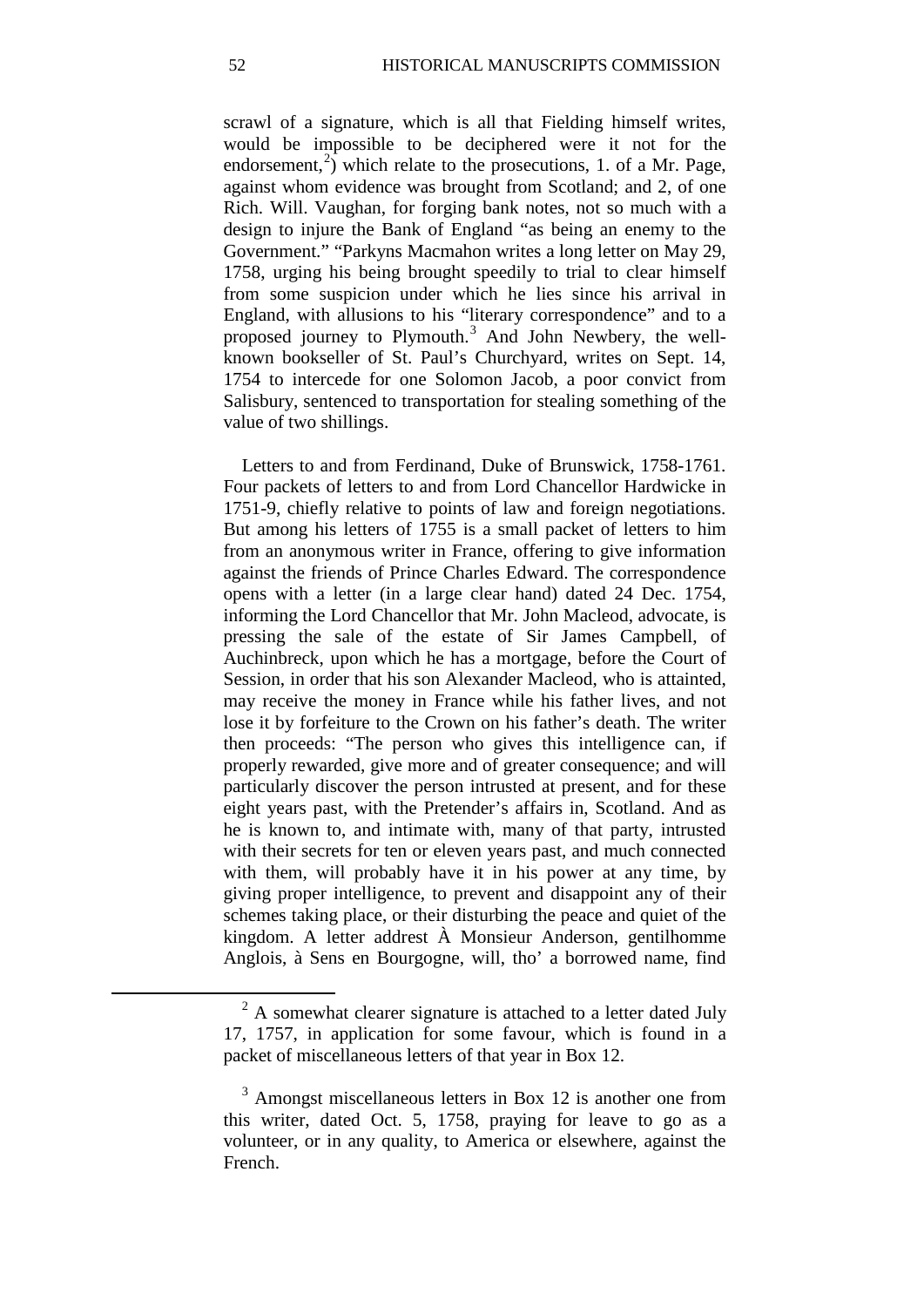him. But as anything of this sort will be utterly ruin'd by the least discovery, he insists on corresponding directly with your Lordship, and not with any clerk or secretary." With this letter is inclosed a copy of the reply, "London, Jan. 14, 1755. The person to whom a letter was sent by the post from Sens, dated December 22, 1754, acquaints the gentleman who writ it, that, if he will make good and perform the offers contain'd in the said letter, he shall receive all proper encouragement;" with this note subjoined, "Jan. 13, 1755. Shew'd the letter from Sens above-mentioned to the King in his closet, who was pleased to give me his orders to write as above." The answer to this is dated Jan. 25, 1755, in which the writer begins by professing to state his reasons for wishing to serve the government. "He has been educated in the most rigid principles of Jacobitism, and taught to believe that the good of his country depended on the success of that family; but his own observation, and comparing the present with former times, has convinced him, that, whatever are the professions of that family or party, it is almost impossible that the people can enjoy greater happiness than they do and have done under the present and late King, and that any change, how successful soever (beside the ruin and desolation that must ever attend the attempt to part of the people) is really no more than quitting certainty for hope." He therefore makes the following proposals, and if these are not agreeable, no further trouble need be taken on either side. A bill of exchange to be sent to him, with a blank indorsation; the sum left to discretion, but if too small the bill will be immediately returned; that the amount may be proportionate to the person, he mentions that he has an income of 300*l*. *per an.* As he would wish to continue his services, and his employers would wish the same, he desires also to have an annual allowance for journeys or the living at Paris and elsewhere, so long as his services are thought to deserve it; but he insists on direct correspondence, and, as an indispensable condition, that he never appears as evidence in any court against any man. "His intelligence will generally be well-founded, for, beside his intimacy and familiarity with most of that party, he has an uncle, with whom he is in strict correspondence, who has been in the immediate service and trust of the Pretender these seven and twenty years." He will simply mention facts; and if informed what pieces of intelligence are most desired, will "give immediate answers to such as he knows, and endeavour to inform himself of others he may not know." Endorsed, "Shew'd this to the Duke of Newcastle soon after it was rec'd, who tho't the terms c'd not be complied with, and that it did not deserve further notice." A letter of March 8 then follows, expressing surprise at the non-receipt of a reply, but saying that, trusting in the promise of "all proper encouragement," the writer now signifies "that the person employed as the Pretender's agent in Scotland these seven years past is Mr. Walkinshaw of Scotstown," and suggests that in arresting him care be taken to secure his papers. He desires that a proper reward shall at once be sent, upon which he will by return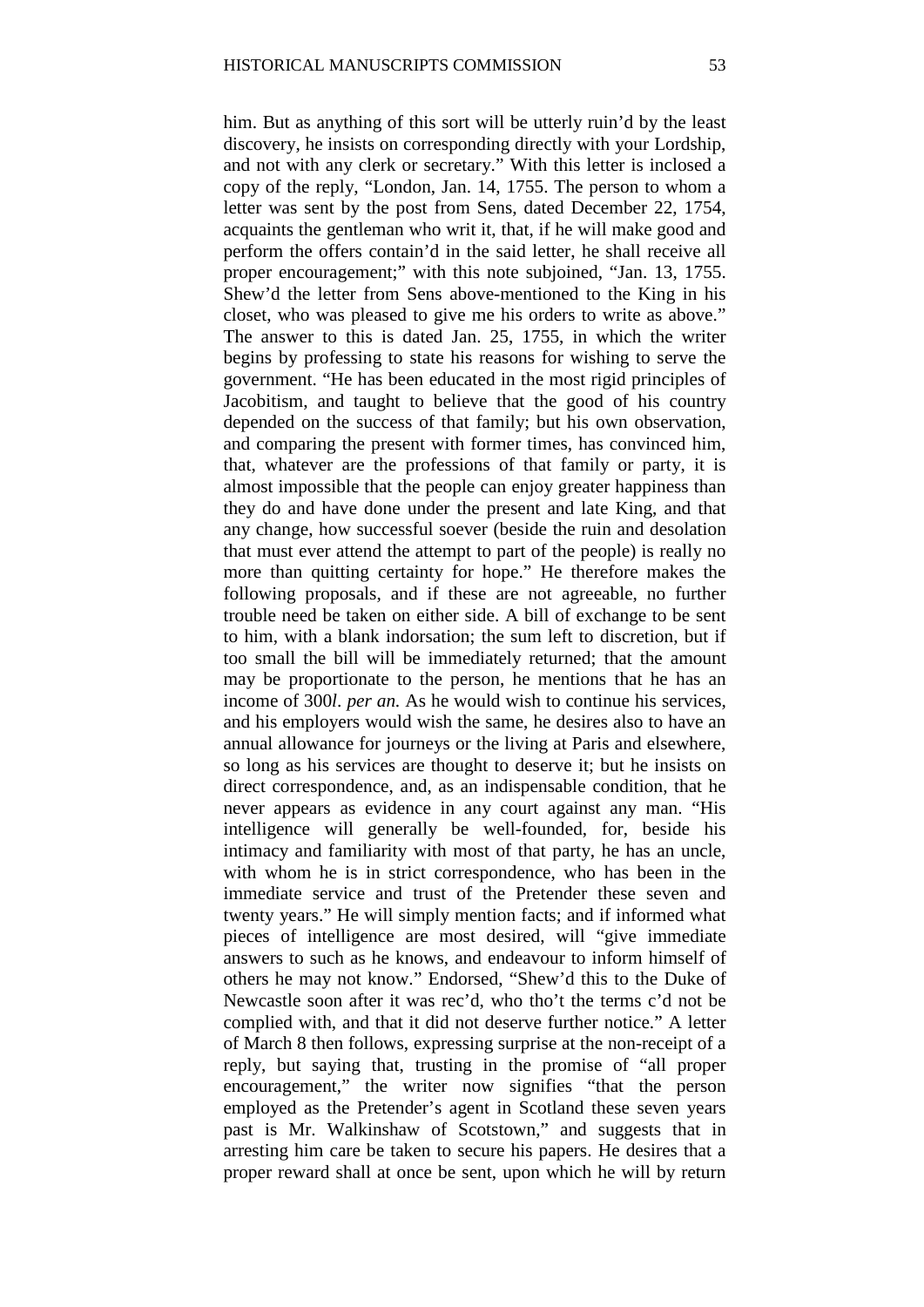send such information as will easily lead to the discovery of the chief people employed in England; and that some person of less note than the Chancellor may be named under whose cover letters may be sent, "the present address being rather too conspicuous. If an answer, as desired, is not received in course of post, there will be absolutely no further intelligence sent." No answer being returned, there comes finally a short letter dated 13 Apr. desiring to know whether the previous letters have been received, the writer concluding that they may have been intercepted. It appears, however, that though no return was made to the writer for his information, it was acted upon, and Mr. Walkinshaw [the father of Charles Edward's mistress] was arrested, for a letter from Lord Hardwicke to Lord Holderness of the date of April 12 runs thus, "As to your Lordship's question relating to Mr. Walkinshaw of Scotstown, I apprehend it will not be proper to send him either to Newgate or the Tower before he has been examin'd, and that he should be confin'd in the custody of a messenger until his examination is over. I presume your Lordship will think it necessary that his papers should be perus'd before he is examin'd, because from thence the lights must arise whereupon he must be sifted."

Other letters relating to Scottish affairs, are, a series of papers in 1752 on the question whether Edinburgh Castle was a lawful prison; two letters, dated 22 Aug. 1752, to Lord Holdernesse and to the Lord Mayor of London, from P. Drummond, sending a pamphlet about the improvement of Edinburgh; a letter from Lord Hardwicke of 19 Sept. 1754 relative to a proposal of Gen. Bland that he be "authorized to dispense with the penalties incurred by the inhabitants of the Isle of Skye for wearing the highland dress and carrying arms, &c.;"<sup>[4](#page-13-0)</sup> .and a letter from Lord Holdernesse of 16 Apr. 1755, about the arrest of a person at Doncaster, going by the name of Salwyn, as a vagrant, who on being examined in the workhouse at Wakefield by Sir Rowland Winn, was suspected to have dealings with disaffected persons; he has therefore been brought up to London and has this morning confessed that he was in the rebellion of 1745, and has since been employed as an agent for the Pretender; his inability to find bail and his needy circumstances have induced him to promise that if he have protection and reward he will discover all he knows; he confesses that the name he goes by is a fictitious one, and that he is acquainted will all the principal agents the Pretender has in Great

<span id="page-13-0"></span><sup>4</sup> In this letter the Chancellor complains of a letter from Cambridge in the *London* Evening *Post of* 10 Sept., which contains "a most direct audacious and seditious libel upon the Revolution and the settlement of the present government made in consequence of it," and proposing prosecution: "the licentiousness and insolence of that paper is intolerable."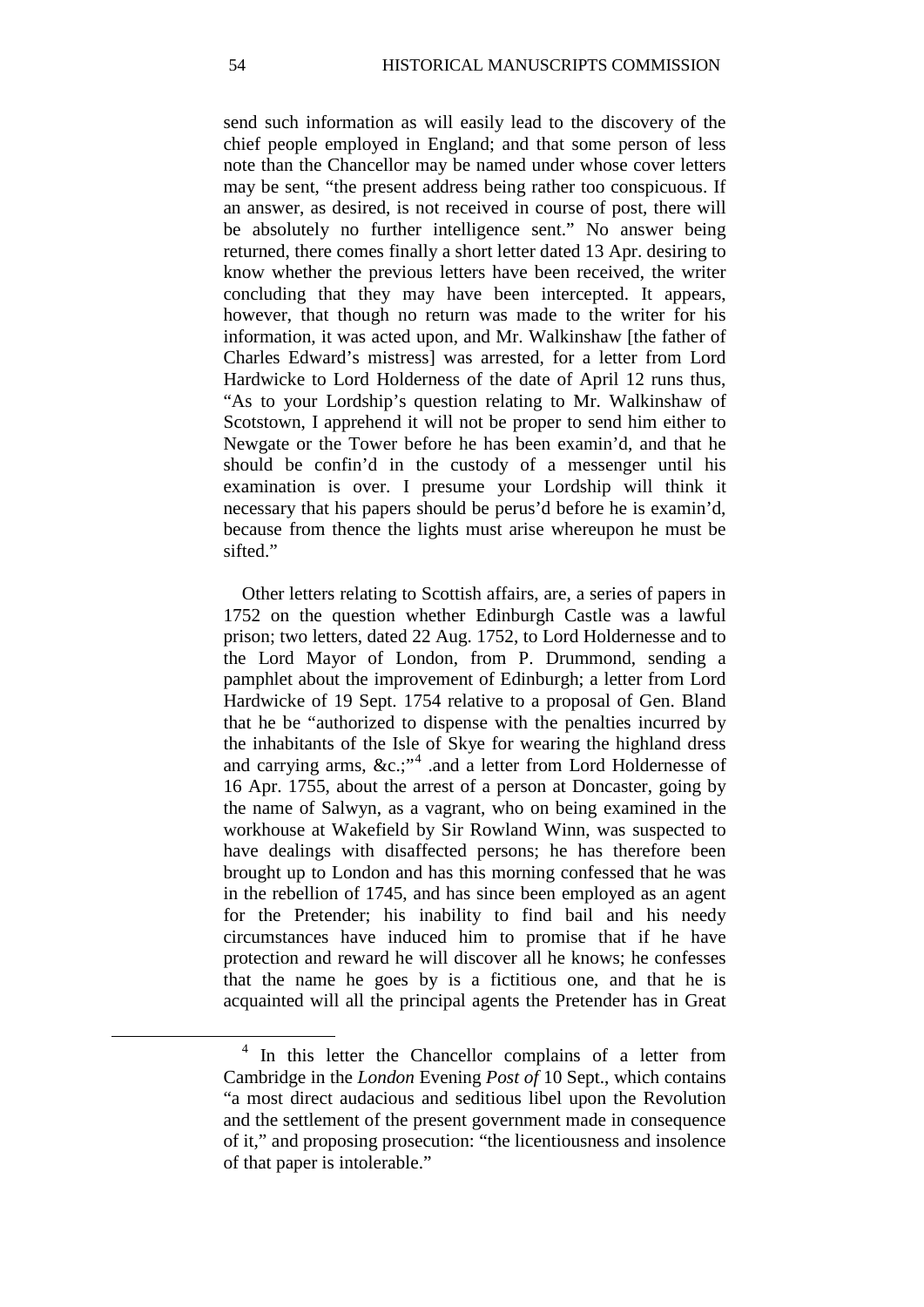Britain, and can discover many important secrets; he is about 50 years of age, a sensible well-behaved man, and appears to have had a very good education.

Two or three letters of Hardwicke's, in July-Sept 1754, and a packet of depositions, refer to the verses, or "treasonable libell, drop't in the market-place at Oxford," a matter which created a considerable stir at the time. The Chancellor stigmatizes the paper as containing nothing, "but what is of the deepest dye, downright treason, and direct incitement to rebellion," and expresses great dissatisfaction with the conduct of the Vice-Chancellor and Mayor, who appear to have regarded it as a mere trick on the part of the pretended finder. The chief part of the remaining contents of this box is a series of books of summaries of accounts, with all the tradesmen's bills, for the Prince of Wales and his brothers Frederick and William, from 1771 to 1776, the Earl of Holdernesse having been governor to the princes during that period. Letters of summons to the Prince of Wales and Prince Frederick (as "Bishop of Osnabrugh") for their installation as Knights of the Garter on 25th July 1771, with letters of dispensation from taking the oaths; and to Prince Frederick for installation as Knight of the Bath on 15 June 1772.

In box 14 is a series of eleven portfolios containing foreign newsletters, or "Advices," written in a singularly large hand, from 1754 to the end of 1760, in French, and chiefly from France; interspersed throughout with a series of a quarto newspaper called *Le Courier,* printed at Avignon. There are also in this box and in box 15 the following MSS., in separate volumes:—

1. Minutes of the Privy Council Meetings with reference to foreign affairs, from 20 Sept. 1755 to 10 June 1756.

2. Index-book of Lord Holdernesse's letters in 1749.

3. "Plan general de la Marine de France," 1750-60. (Box 15.)

4. "The conduct of Admiral Knowles on the late expedition set in a true light;" signed, Charles Knowles [1757].

5. "Reflections on the disputes subsisting between the companies of France and England trading to the East Indies;" by Robert Orme, London, 24 Nov. 1753.

6. "General idea of the government and people of Indostan, by Robert Orme, Sept. 1, 1753."

7. Various papers, in French and German, 1746-50, on the succession of the House of Brandenburgh, with copies of two